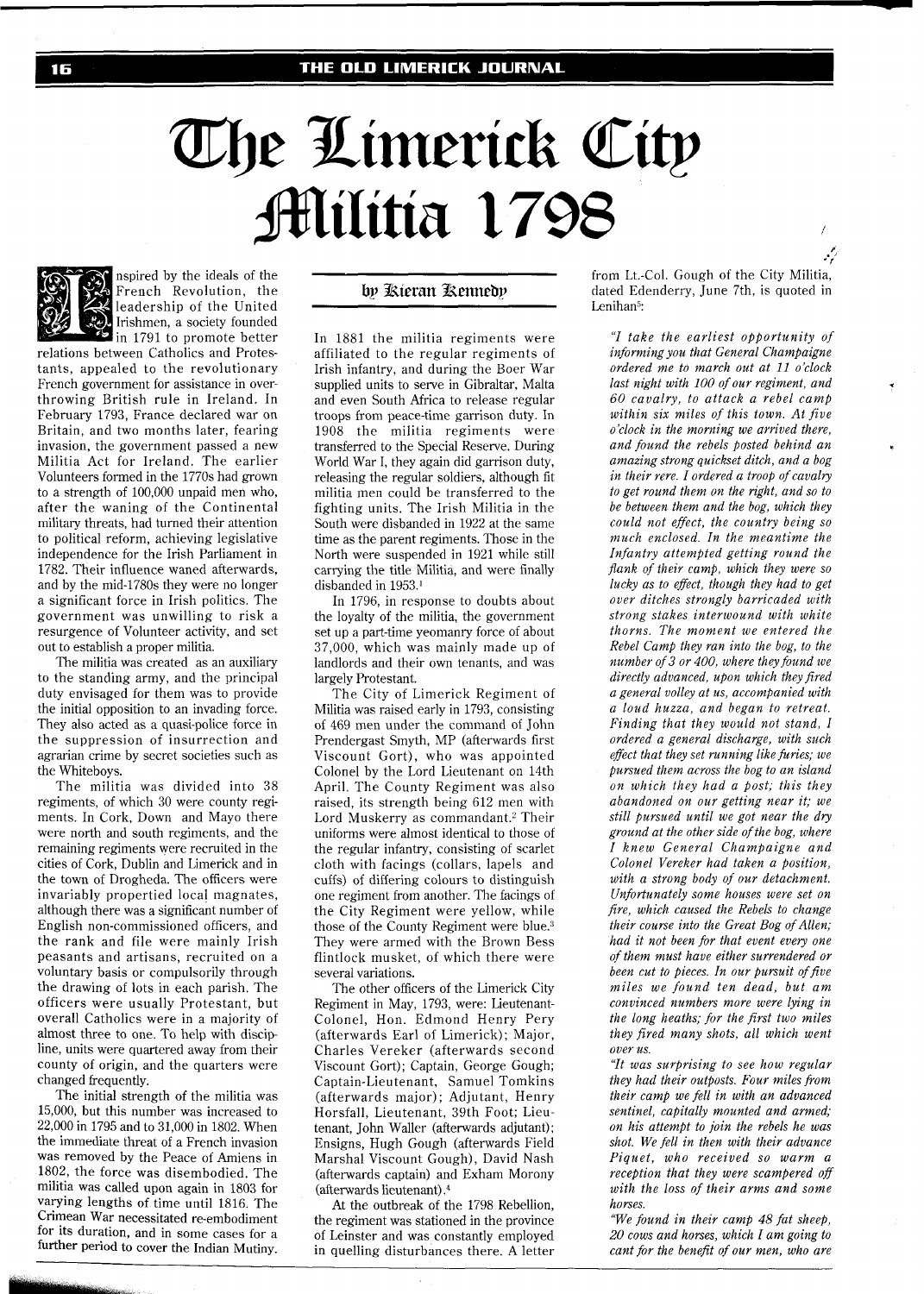

**Statue to General Gough in the Phoenix Park, Dublin, c.1900. Limerick Museum.** 

*also returned loaded with great coats, blankets, shoes, pikes &c.* 

*"Nothing could equal the ardour of our Limerick lads; they would have burned down every house, and killed every man they met, had I not restrained them; they are the most desperate fellows I believe on earth, and I am sure loyal; not a man received the slightest wound."* 

The following morning Gough received a letter from General Champaigne at Dublin:

*"Sir, I am this moment favoured with your report of the affair of Tuesday morning, for which I return you many thanks. I have not only acquainted the Commander-in-Chief, but the Lord Lieutenant, of your conduct and success, of which I was an eye-witness, and your not having lost a man in the action was a proof that your disposition of action was not only planned with judgement, but conducted with spirit."* 

A letter from an officer of the City Militia stationed at Edenderry and dated 1 July 1798 reads in part:

**7** *have jmt returned in after giving the rebels a good drubbing. I marched against 300 of them with 60 men (infantry); I sent some cavalry to surround the hill where they were posted, but the moment I appeared they Bed, keeping up hot fire on us in every direction; However, we routed and drove them to the cavalry who gave them a warm reception. I am certain upwards of 300 of them were killed. There was a Priest and a Captain Casey at their* 

*head, who were both killed; the latter being this townsman we brought him back where he now remains hanging."6* 

On the arrival of the French under General Humbert at Killala Bay on 22 August, the Regiment, under the command of Col. Charles Vereker, was ordered to Sligo. They had reached Carrick-on-Shannon when the defeat of government forces at Castlebar on the 27th August occurred, and carried on to Sligo.

The small French expeditionary force under General Joseph Humbert was primarily an infantry force composed of the 70th Demi-Brigade, but did include artillerymen and some cavalry from the 3rd Hussars, the whole amounting to about  $1,000$  men<sup>7</sup> After taking Castlebar, Humbert, on the advice of his Irish allies, moved northwards, Sligo town being the next objective, where Col. Vereker's 600 men of the Limerick City Militia was the principal garrison. Vereker was then 30 years of age. He was born in 1768 in the old mayoralty house in Limerick, his father being mayor at the time. In 1782, at the age of 14, he was entered as a midshipman in HMS *Alexander,* a ship of 74 guns, and saw service at Gibraltar, then under blockade by a combined French and Spanish fleet. The *Alexander* was one of three British ships laden with provisions that managed to pass the blockade, and Vereker was reported as being the first to leap ashore. On putting to sea again, his courage in the action between the two fleets earned him the mander, Lord Longford. With the peace of November 1782, the size of the navy was

reduced, and Vereker retired from the service and took a commission in the 1st Royals, which regiment he left on coming of age in 1789. He was promoted to Colonel of the City Militia in 1797.8

At about 9 o'clock on the morning of the 5th September, Captain O'Hara of the Liney yeoman cavalry, who commanded Vereker's advance piquet at Tubbercurry, reported to him that he had been driven back by an advance force of the French after a short skirmish in which he had one man killed and another wounded. Vereker considered that it would be better to attack rather than wait to be attacked, and marched out of Sligo with 250 Limerick City Militia, two curricle guns, 30 yeomen infantry and a troop of the 24th Regiment of Light Dragoons towards Collooney, about five miles from Sligo.9

rocky bed, plunge over ledges forming numerous rapids. A long range of wellwooded hills up to 900ft. high extends from close to the river at right angles eastwards. The road from Collooney to Sligo passes by the side of the river for about a mile and a half, turning around the extremity of the ridge at Carricknagat, and then over open level ground to Sligo. Two rivers, the Owenmore and Owenbeg, join a short distance from Collooney and at the village itself flow into the River Arrow. These rivers, over a

General Humbert's force at Collooney consisted of nearly 3,000 men, 1,000 French, 250 men of the Longford and Kerry Militias who had changed sides, and about 1,300 Irish insurgents of dubious quality. The basic weapon of the insurgents was the pike, but some had captured swords, pistols and muskets, and indeed some were actually supplied by the French, and they also had nine pieces of cannon.1° When General Humbert's force arrived at Collooney on 5th September, its intention was to rest, as they had been harried constantly by crown forces for eight days since they left Castlebar. One French eyewitness account says:

*"having arrived there, the men had just piled arms and dispersed, and were busy procuring provisions and firewood to make a meal, when suddenly the sound of the cannon and the shot that were flying into their encampment warned them of the enemy's approach. The soldiers had only time to abandon, some their loads of firewood, others their provisions such as potatoes &c, and to*  hasten to get under arms."<sup>11</sup>

Col. Vereker picked his position well at Carricknagat, his left protected by the river, his right resting on the hill, with his guns placed on the high road. His men were so disposed as to make the most of the little force as possible and at the same time conceal the smallness of their number. An advance guard of 100 Limerick City Militia under Captain Vincent was sent out to watch the rebel movements, while Col. Vereker moved on with 20 of the 24th Dragoons, 30 Yeomen Cavalry, 250 Limerick City Militia, 20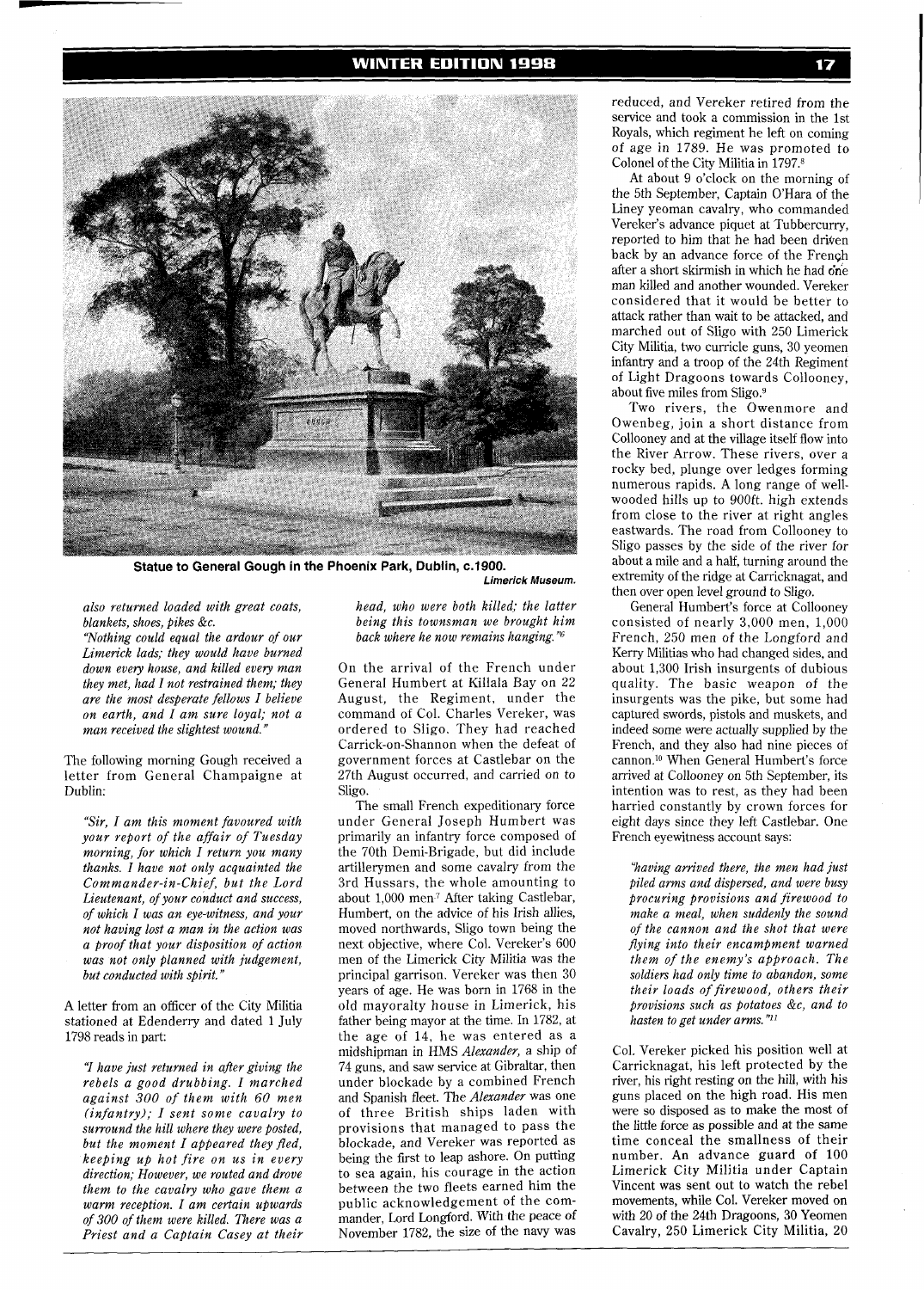Essex Fencibles and 30 Yeomen Infantry. When the advance guard came near the French, they received a smart fire which checked them a little, when Col. Vereker ordered Captain Waller and the Limerick Light Company to advance and support them, while he formed his line and arranged his plan of attack on the main body. On his line being formed, he ordered Major Ormsby and one company to occupy a post on the hill which covered his right and prevent the rebels from turning that flank, and he advanced on the right of the line with two curricle guns. Lt.- Col. Gough was ordered to take charge of the left. In a few minutes, at about 2.30 in the afternoon, the whole came into action with, on both sides, an unremitting fire of musketry and grape shot for nearly an hour and a half, with Major Ormsby's company on top of the hill taking the brunt of the action.12 On the French side, an officer, Jean-Baptiste Thomas,<sup>13</sup> described that Col. Vereker:

*"debouchedfiom behind a mountain and on a high road which skirted it, about 200 toises l426 yards] from Cloone ICollooneyl. We had made the mistake of not stationing on this mountain an advance post which would have kept watch on this point, and would have protected us from any surprise attack* ... *These troops were marching in column against our camp which had not yet been pitched in ICollooneyl itself, that is to say on a piece of level ground contiguous to this small market town where four high roads meet."* 

*"Happening to be one of the first under arms with a section of grenadiers, I marched to meet the enemy. I posted these grenadiers in ambush behind a wall of loose stones which surrounded a field; through the only opening in it ran the high road along which the enemy were coming, and who, seeing us in ambush at this post, considerably slackened their pa,ce, which gave our troops time to form and to execute a move to the enemy's right flank, to Possess themselves of the mountain which we have already mentioned, which the enemy, through lack of experience in warfare, had neglected to*   $occuby.$ <sup>14</sup> Their artillery was still *advancing, following their first line of march, and halting from time to time to fire.* 

"I *had made the grenadiers who were with me stop behind the wall which masked them, instructing them not to return fire with their Imusketsl, and only to fire when I should direct them to. I was waiting for the three pieces of the cannon of the English to be suficiently close to us, so that the shots we fired at them would be more accurate: therefore, when I saw them about thirty to forty Paces from us, I gave the order to fire and, having instructed [the grenadiers/ to aim as carefully as possible at the gunners, aller a discharge that knocked down many gunners, we charged on the guns, which we took. Our column,* 



**Collooney medals presented by Limerick Corporation to privates of the City Militia, 1798. Limerick Museum.** 

*having meanwhile possessed themselves of the height, fell on the enemy's right flank, routed them and took them prisoners. Only very few escaped. We released on parole the prisoners we had just taken, both officers and men, because we had no provisions to give them, nor any place to keep them, and we could on no account take them with us on our march."* 

A Sligo gentleman, quoted in Lenihan's History,15 wrote:

". .. *at last supem'or numbers prevailed. Major Ormsby's detachment was obliged to retreat from the hill, and that post being given up, the enemy began to press round in numbers to the rere of the line. A retreat was then absolutely necessary to save those gallant fellows, who even then maintained their post, although their ammunition was nearly expended; never did any man show greater gallantry and coolness than Colonel Vereker at this trying moment; he never quitted his post whilst a man could stand by him, and when his artillery horses were so badly wounded that they could not bring away his guns, he attempted to have them brought of with ropes, and not until nearly surrounded on all sides did he leave them. The gallant and steady manner the oficers and scldiers resisted the attack of the united French and rebel army of above 4000 men, strongly posted, with nine field pieces, reflects the greatest honour on them, and has saved the town from ruin. The entire loss on the side of the king's troops was 6 killed and 21 wounded. The enemy had above 50 killed and wounded; many of the latter have since died in hospital here. The French fought with great bravery, and acted with humanity to the wounded oficers and men who fell into their hands."* 

Col. Vereker himself reported his casualties as one officer and six rank and file killed, and five officers and 22 rank and file wounded.16 After the battle, he crossed

the river in good order and returned to Sligo.

A Church of Ireland clergyman, Rev. Edward Mangan, travelling with a militia regiment for protection came upon the scene after the battle<sup>17</sup>:

*"Early on the 5th of September, our attention was roused by the noise of firing at no great distance, the cause of which was explained before mid-day; when we came among the dead and dying; field pieces overset, a broken bridge, the mangled carcasses of horses etc. Among the slain were several men in French uniform, some of whom belonged to General Humbert's force; but more proved to be British deserters. I noticed two or three wearing waistcoats distinguished by the buttons of the militia regiments they had forsaken, but having French coats on. This scene was the result of an exceedingly spirited proceeding on the part of the Limerick regiment of militia, which was quartered in the town of Sligo; when Lord Gort, then Colonel Vereker, who commanded, proposed their going out and attacking the French battalion as it passed, so as to turn the enemy from his line of march. This was done accordingly; and the fortunate consequence was, that after a smart contest in which many lives were lost, the enemy's forces were compelled to take a diferent direction fiom that which they intended* ..."

The casualties of the Limerick City Regiment in the engagement were: Officers: Ensign Rumley, shot through the body - dead. Captain Crips (severely wounded), shot through the neck and jaws. Slightly wounded: Colonel Vereker, Lieut.-Col. Gough, Major Ormsby, Captain Nash, Ensign Bindon. Privates: Killed: John Wallace, Edward McMahon (McMahon afterwards returned to Limerick, not having been killed, but taken prisoner by the French). Missing: Timothy O'Sullivan. Badly Wounded: Corporal Kain. Slightly wounded: John Hickey, Patrick Hynes, Michael Harrison,